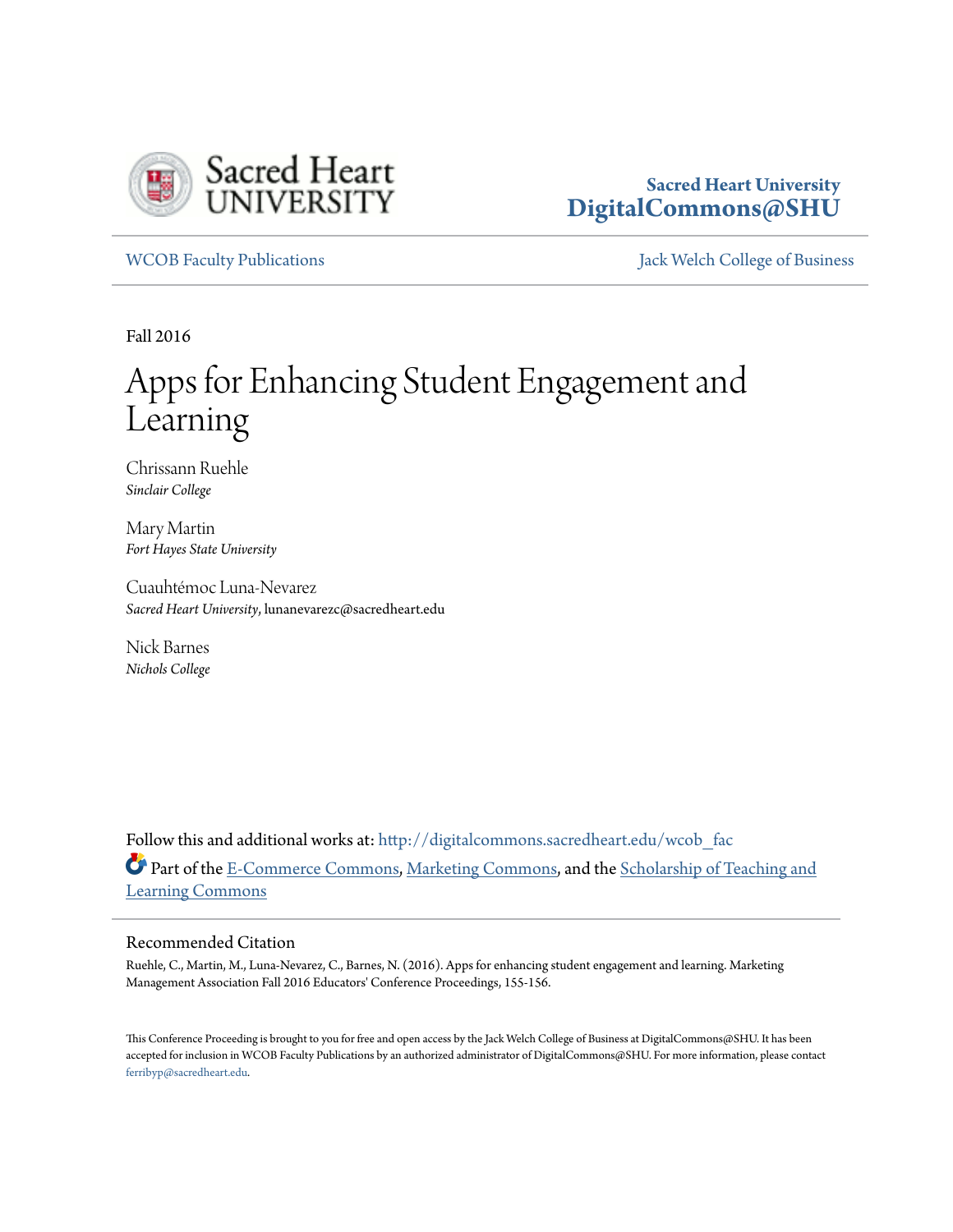## **APPS FOR ENHANCING STUDENT ENGAGEMENT AND LEARNING**

*Chrissann Ruehle, Sinclair College Mary Martin, Fort Hayes State University Cuauhtemoc Luna-Nevarez, Sacred Heart University Nick Barnes, Nichols College*

### *APPS FOR ENHANCING STUDENT ENGAGEMENT AND LEARNING PANEL POSITION PAPER*

Individuals in todays on the go society frequently rely on mobile devices and apps to manage their daily business. Common uses for apps include entertainment, online banking, travel planning and ecommerce in addition to a host of other activities. Factoring in the proliferation of mobile devices, marketing educators are searching for innovative tools and techniques to boost student engagement through the use of apps. The purpose of this paper is to outline a framework for integrating apps into the curriculum as well as provide specific examples that educators can utilize to strengthen engagement and learning.

According to the Pew Research Center's Spring 2015 Global Attitudes Survey, 72% of U.S. adults own a smartphone (Poushter, 2016). A Google Play Store Study by Pew Research Center revealed 77% of study participants installed new apps on their smartphones post purchase (Olmstead & Atkinson, 2016). These results suggest a sizable population of students have access to a mobile device and may represent a viable audience for mobile learning or mLearning.

Researchers appear to possess mixed opinions on the definition of mLearning. An aggregated definition from higher education researchers suggests that mLearning is comprised of learning activities that are personalized, situation focused, and instantly connected by virtue of a mobile device (Romwell, Kidder, Wood, 2014). As marketing educators begin preparing assignments and activities that incorporate mobile devices, it important to consider these three characteristics of the mLearning experience.

From a personalization standpoint, students will access the apps via a wide range of devices, operating systems, accessories and even personalized settings on the device itself. Some students will utilize their personal device while others may use an employer provided device. Faculty need to be aware of these options, appropriately test the app on a variety of devices prior to implementation and prepare to field technical questions that may arise. Mobile devices allow students to access material within the classroom in addition to the less formalized structure outside the classroom. The takeaway for faculty is to build both in class and external activities and assignments to fully engage students with mLearning course content. Finally, mLearning provides instant connectivity which allows students to link with their classmates and professor in real time in addition to fostering a community of learners.

Effective instructional design for mLearning is dependent on utilizing a proven framework for structuring, selecting and assessing learning activities (Romwell, Kidder, Wood, 2014). Developed in 2006 by Ruben R. Puentedura, the SAMR Model is a well-known and respected framework. SAMR includes four degrees of technology application including: substitution, augmentation, modification and redefinition (Puentedura, 2006). Substitution entails using technology to directly replace traditional classroom activities with no enhancements provided. Augmentation consists of a direct substitution as well as minor enhancements to the activities. Modification consists of a significant redesign of the learning activity. Redefinition is comprised of the creation of a brand new learning activity.

From a pedagogical perspective, the SAMR Model aligns with categories of Bloom's Taxonomy (Schrock, K. 2016). Substitution corresponds to the Remember category while Augmentation connects to the Understand and Apply sections. Modification links to Apply, Analyze and Evaluate categories while Redefinition compares to the Create area. It is important for faculty to remember that the selection of the applicable pedagogy is the primary focus while the selection of the appropriate app and technology is secondary. Once the educator has determined the